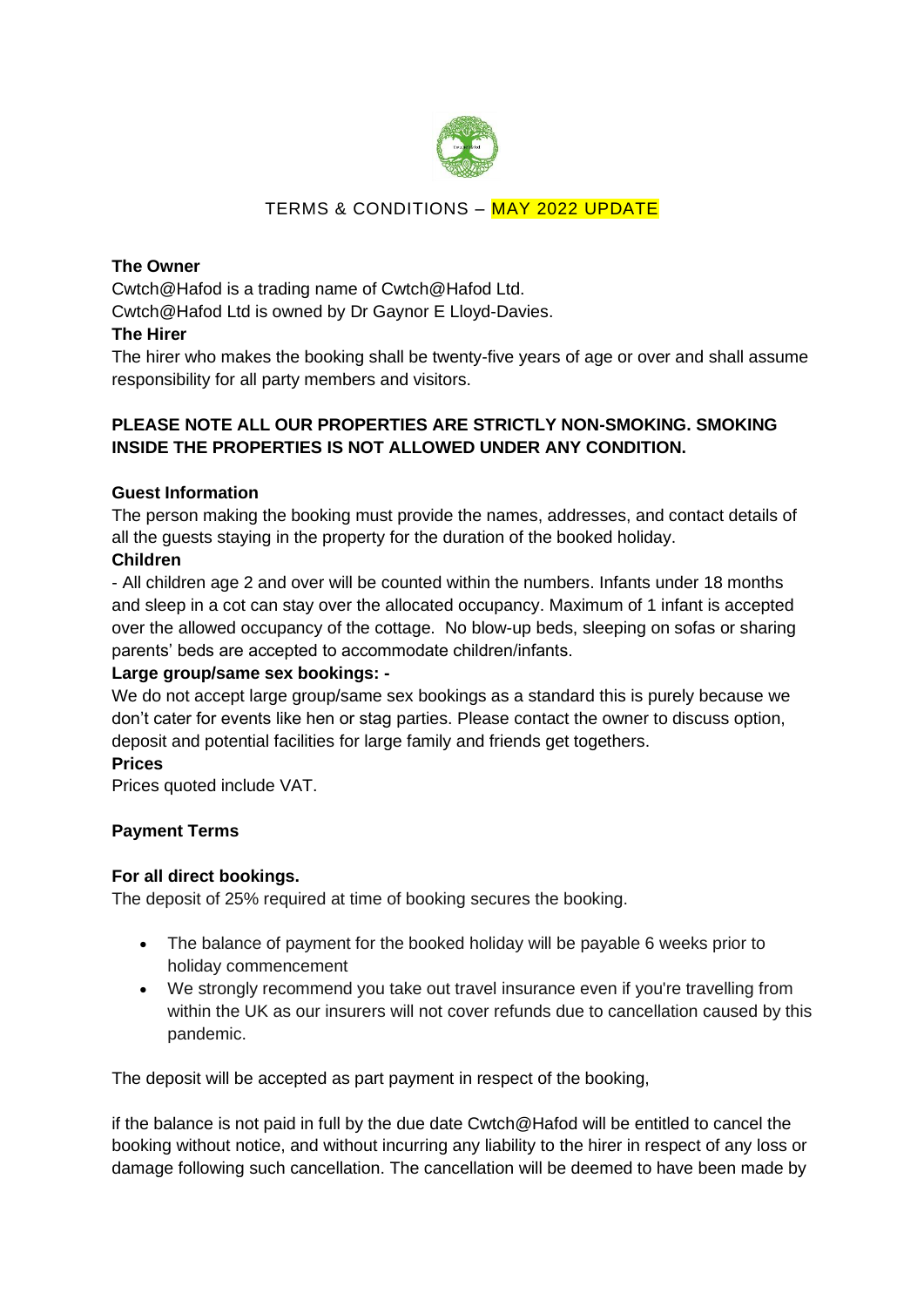the hirer.

We accept deposit payment by PayPal – (credit or debit cards – please note a charge is added to cover PayPal service charges) and deposit/ balance payments by bank transfers.

### **Booking Alterations/changes**

involving administration is a cost of £10.00 per accommodation unit. This includes date changes or hut changes.

## **Cancellation Policy**

Once you have booked your holiday, our agreement is a legal contract and your deposit is non-refundable. If for whatever reason you cannot take your holiday and the booking cannot be re-let, you are still liable to pay for the booking in full, even we have not yet received your balance. If we do succeed in re-letting the booking, you are no longer liable for the balance, or we will refund it to you if you have already paid it, less a £20 administration fee. For this reason we strongly recommend that you take out cancellation insurance, which is inexpensive and can be obtained from any good broker..

In the unlikely event of Cwtch@Hafod having to cancel the booking, our liability shall be limited to any monies being fully refunded to the hirer, however where possible alternative accommodation will be offered.

In the event of cancellation by Cwtch@Hafod due to hirer's conduct - Discretion of refund could be made by Cwtch@Hafod less £50.00 administration will be charged.

However, Cwtch@Hafod recognises that every booking is made in good faith therefore if we can re let the property for the relevant period, we will refund the hirer at a pro rata rate.

Although cancellation cannot be avoided, we do recommend strongly that you take out holiday insurance with an independent broker.

#### **Damage. Loss and Nuisance**

The hirer agrees that the supervision of children, babies, and any adults requiring care always remains the responsibility of the hirer.

#### **Hot tubs Terms & Safety**

Mam@Cwtch has a 5 person electric rigid body Concept Spa jacuzzi hot tub. Tad cabin has a 4 person rigid body Concept Spa jacuzzi hot tub.

The hot tub may not be up to operating temperature on your arrival due to the water being changed. This can take up to 8 hours especially in winter months. No refund will be made should this occur.

The hirer is responsible for making sure that all members of their party and their guests are aware of and strictly adhere to the guidelines.

Risk to children - extreme caution must be exercised to prevent unauthorized access by under age children. The hot tub cover must remain closed at all times unless a responsible adult is present. No children under the age of 16 years are permitted in the hot tub as they cannot regulate their body temperatures suitably. Use of the hot tub by anyone under the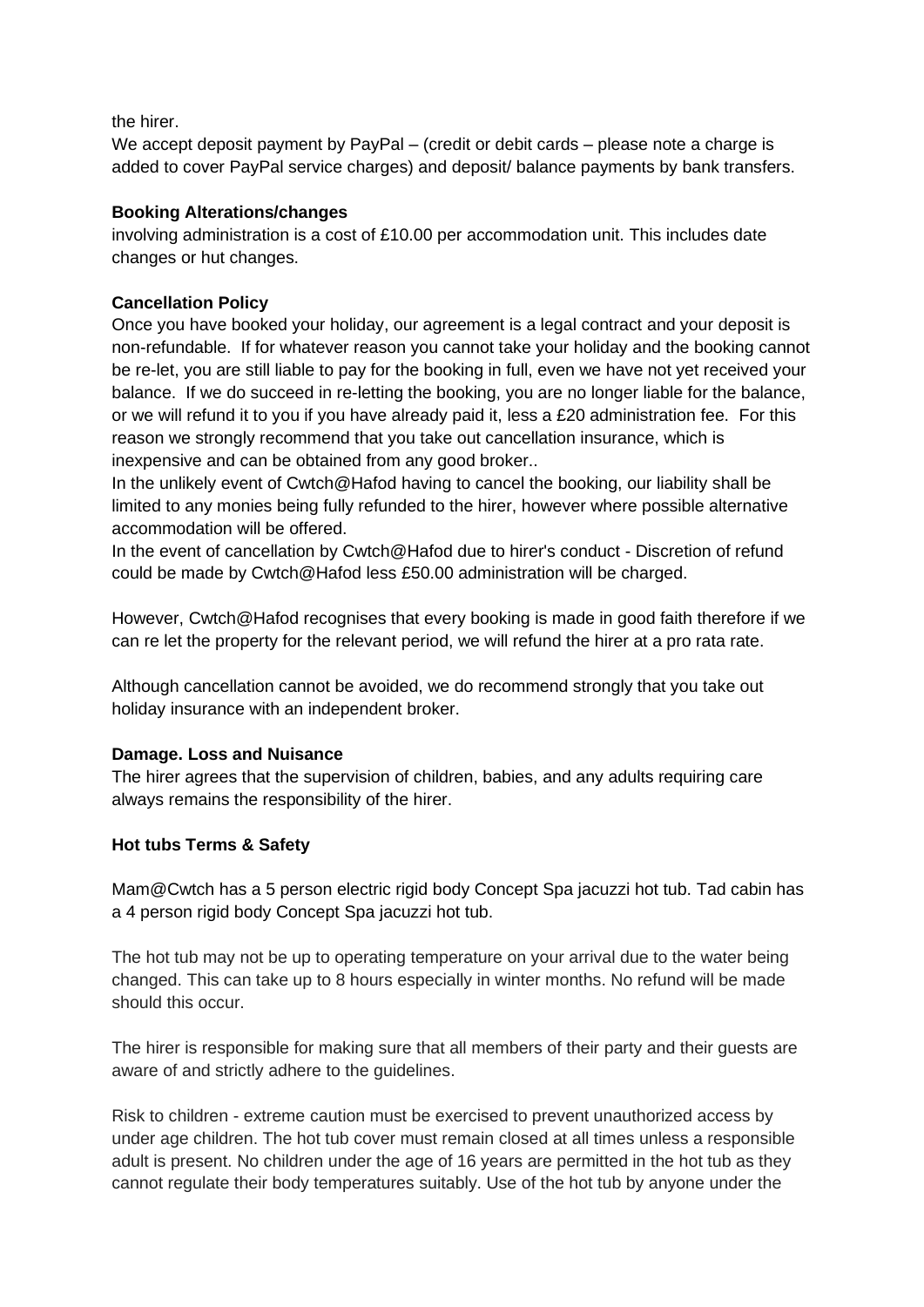age of 16 years is entirely at your own risk. Remind everyone that wet surfaces can be very slippery. Make sure everyone takes care entering and leaving the tub.

All tubs and filters are thoroughly cleaned and disinfected after every client so that you are receiving a totally clean and fresh hot tub. We also adjust disinfectant levels and take records every morning to ensure your hot tub stays in healthy condition throughout your holiday. No refund will be made should you feel the tub is not clean enough.

You **MUST** always shower before and after use. Please note perfumes, make up, hair products and fake tan can make the water cloudy, if the water is contaminated in any way that results in us having to drop and refill your hot tub during your stay £50.00 will be charged to the hirer.  $(E150 \text{ charge will be made should you allow a pet in the hot tub})$ 

You must not stay in the hot tub for more than 20 minutes as extended exposure to chlorine/bromine can cause burns and/or skin irritations. You have been warned of this and we do not accept liability for such skin irritations. Extended immersion in hot water can also result in hypothermia – a dangerous condition that occurs when the internal body temperature exceeds 37 degrees centigrade. Symptoms include unawareness of impending hazard, failure to perceive heat, failure to recognize the need to exit the tub, unconsciousness resulting in a danger of drowning.

You must not stand or sit on the hot tub cover or allow children to do so, If the cover is broken during your stay the hirer will be charged for a replacement. LazySpa only - Do not drag the vinyl cover using the cover straps; always use the handles and you must replace the Hot tub cover when the tub is not in use (whether empty or full).

You must not jump into the hot tub, allow anyone to sleep in it, wear jewellery in the tub, and you must keep all loose articles of clothing away from rotating jets and other moving components.

You should not use drugs, alcohol or medication before or during hot tub use as this may lead to a danger of drowning.

People with infectious diseases must not use the hot tub. Persons using medication should consult their doctor before using the tub. Some medication may cause drowsiness. Do not use the tub if your medication induces drowsiness, affects your heart rate, blood pressure or circulation. Pregnant women, persons suffering from obesity, heart disease, low or high blood pressure, circulatory problems or diabetes should consult their doctor before using the tub.

You should not use the tub immediately after strenuous exercise and you should Test the water with your hand before entering the tub to make sure it is comfortable.

You must not attempt to open the electrical box, you must not use any glassware, any detergent or soaps in the tub or drink the water from the tub.

Everyone using the hot tub must have their own Insurance cover prior to using the hot tub we also recommend getting liability insurance cover for the hire period.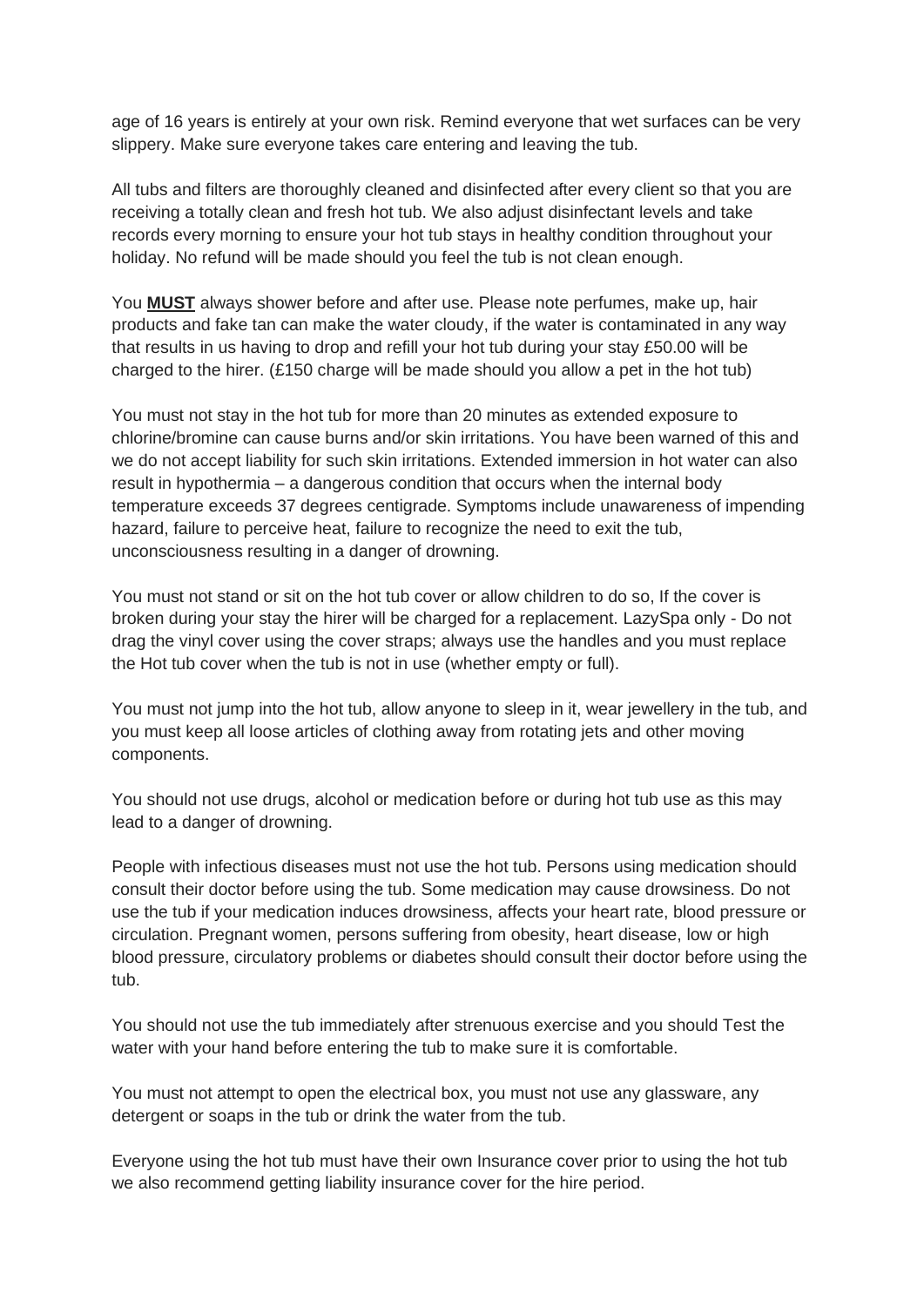Cwtch@Hafod Ltd will not be held responsible for injury or death however caused regarding the hire/use of the hot tub.

### **Picnic & Play Area – New May 2022**

Please shut the gate after entering/departing the area. Please remove your rubbish and litter and place in the appropriate bins by the entrance gates.

No dogs are allowed in this area. Pygmy goats, alpacas and horses graze in the fields bordering the area.

The children's playframe is there to provide entertainment for the children. It is for use of children between 5 and 14. All children must be accompanied by an adult/guardian. At all times it is the responsibility of parent/guardians to ensure the safety of their children whilst using the play equipment. No child or children should be left alone on site at any time.

Guidelines for use

- Maximum of 3 children playing on equipment at the same time
- Never push or roughhouse while on slides, climbing frame, swings and other areas
- Use equipment properly slide feet-first, don't climb outside climbing areas, no standing on swings, etc.
- Always check to make sure no other children are in the way if they're going to jump off equipment or slide, and land on both feet with their knees slightly bent.
- Leave bikes, backpacks, and bags away from the equipment and the play area so that no one trips over them.

Cwtch@Hafod Ltd doesn't accept the liability or injury for incorrect use of the equipment provided.

#### *Guest responsibilities*

The guest who completes the booking is responsible for ensuring that all the guests comply with the terms and conditions.

Guests are required to keep the property and its contents in a clean and tidy condition. Guests are requested to have consideration for guests who will be staying after them, and if cooking with strong smelling spices, to please open the windows, use the extractor fan, and wash cooking utensils used with white vinegar (provided) and consider using other measures to prevent the long lingering odour which will seep into the wood of the cabin and is practically impossible to eliminate for months.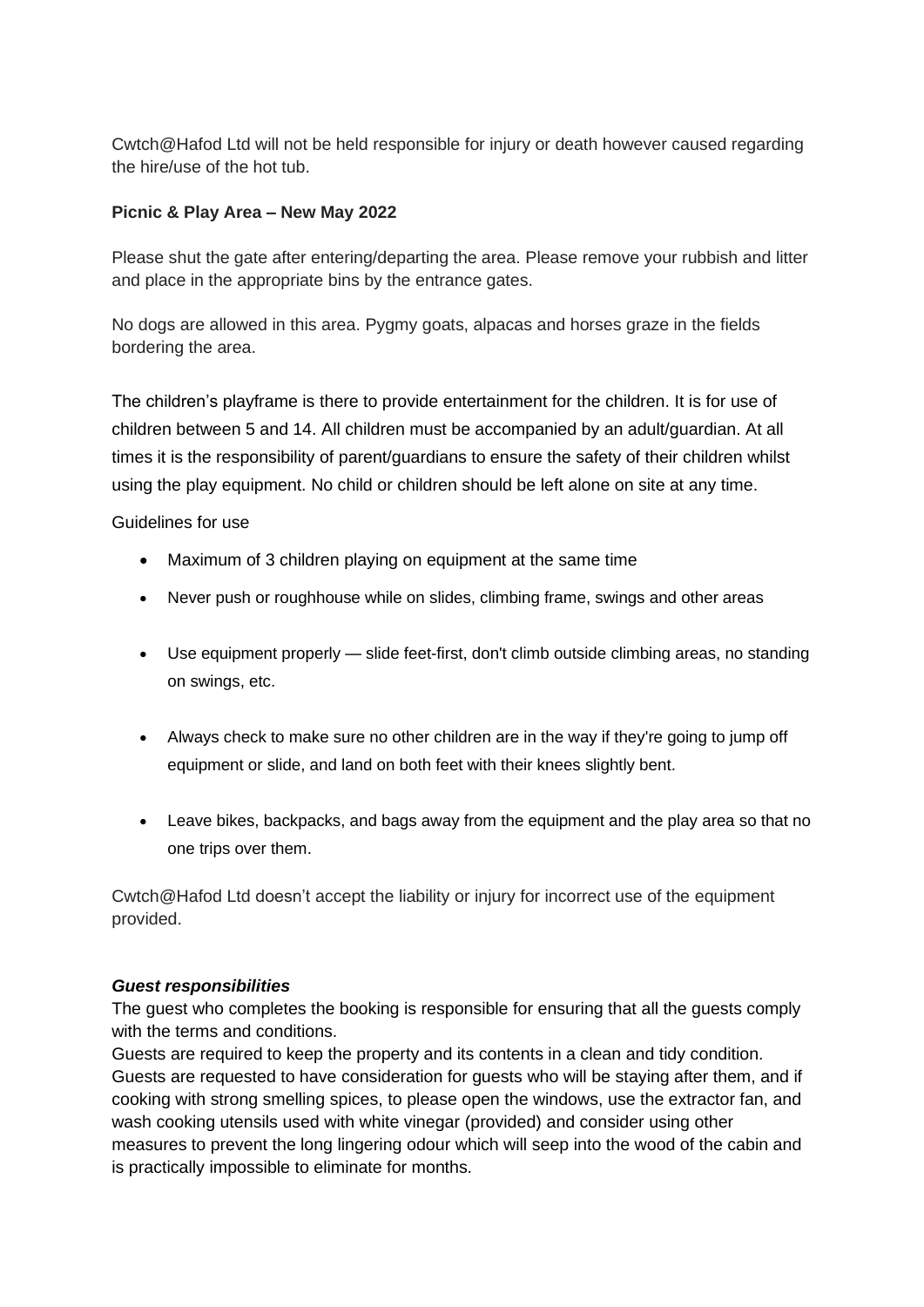Please check the property and its contents on your arrival. Please let us know if there are any issues as soon as possible after your arrival.

Guests shall allow reasonable access to the property by the owner for maintenance given reasonable notice.

### **Guests are expected to leave the accommodation in the same state of cleanliness, general repair and order in which it was found.**

Please take care with our property. You are responsible and liable for any breakages or damages which you cause to the accommodation or its contents.

We understand that accidents can happen, and small breakages occur. Please let us know of any small damages as soon as possible but before the day of departure. Please report any non-minor damage immediately. Where additional cleaning is required or there has been a breakage or damage that is not reasonably expected we reserve the right to charge for any additional cleaning, replacement/repair costs incurred.

Guests shall be liable for any loss, costs, expenses or claims arising from damage caused to the property and or its contents/facilities by the deliberate act or negligent act of omission by the guest party.

We do not normally charge for minor breakages, but we may charge the debit/credit card used in booking the accommodation or send you an invoice for repair or making good if the damage or breakage is significant

If on arrival you find any damaged or non-working items, please let us know immediately. Please keep your sets of keys safe. Any loss of keys will require new locks to be fitted and new keys to be cut, the cost of which will be payable by the guests.

**Guests are required to respect the local countryside and adhere to local regulations, for example, waste disposal and re-cycling. Please respect the rural environment. Do not cause a nuisance or excessive noise.**

#### **Items left in properties by guest:**

Please ensure that you check you have all your personal belongings before you depart. We will post reasonable items (i.e. small items). For larger or more valuable items, the hirer will be required to pay the cost of postage/courier

#### **Concerns whilst staying in our properties**

In the event of any problems or concerns, please immediately contact the owner Gaynor Lloyd-Davies on 07786436535

#### **Occupancy**

Occupancy begins after 4pm on the scheduled day of arrival and ends before 10 am on the day of departure. It is important that the properties are vacated by the agreed time so that we can have enough time to ensure extended CV19 cleaning measures are done. Sleeping in vehicles including caravans parked in or around the property and tents are not permitted without express permission from the owner.

The total number of people shall NOT exceed the number permitted. This includes additional guests on camp/air beds, sofas or sharing beds. All guests booked/staying in Cwtch@Hafod properties must be named and addresses provided at time of booking. This is for Track & Trace, insurance and emergency service reasons.

The property will be available to the customer and members of their party only and should be used solely for the purpose of a holiday within the meaning of section 9 of the Rent Act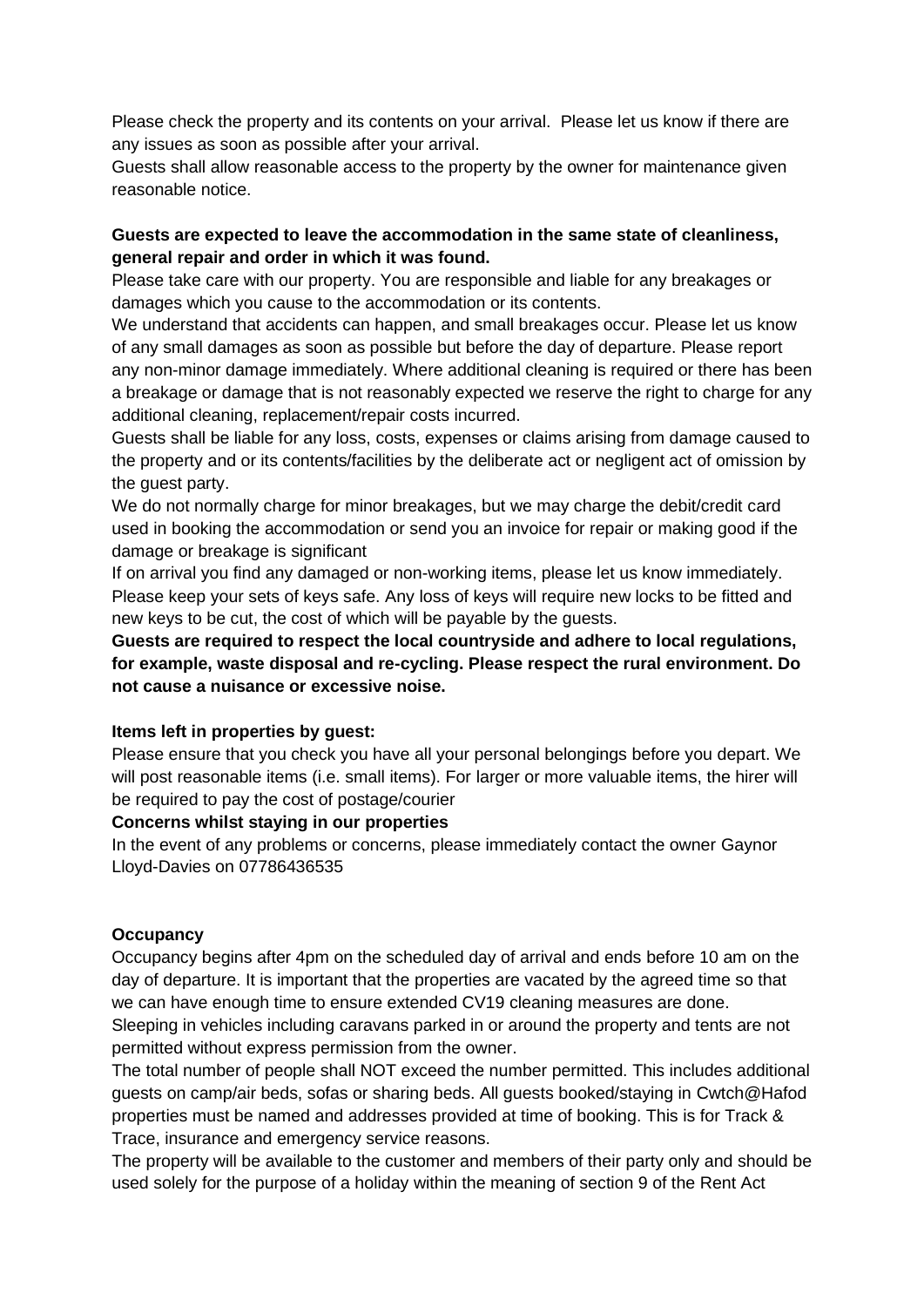#### 1977.

### All properties are non-smoking.

### **Linen**

Bed linen is included in the price and beds are made up on arrival. Bathroom towels are provided but we ask that you bring extra towels for the beach and watersport activity. NB: Beds are set as per website and no bed configuration is possible

### **Doggie Doos and Donts**

Nain hut and Tad cabin are "Dog Friendly".

We do not like having lots of rules and regulations because we realise that dogs are very much part of people's families, however our lovely little Nain hut is very much part of our family, so please look after it for us. Also, some of our guests will be visiting without dogs. We thought it only fair that as a prospective visitor, our House Rules for Dogs should be plainly stated so you can decide if Nain hut is right for you & your pet/s.

Please remember to bring along your dog's

- Bed
- Towels
- Lead/collar
- Poo bags
- Drinking/Feed bowls
- 1. We do not allow puppies under the age of 1 year or bitches in season. Sorry.
- 2. Dogs must be kept on leads at all times on site and are not allowed to roam loose within the grounds. There are livestock in the adjoining fields – goats, alpacas, horses, cats and very large dogs.
- 3. Nain hut please do not let your dog/s urinate on the small Christmas trees at the entrance to the grassed area. This will make it a marking spot for all dogs and it will give the entrance an unpleasant smell in dry weather.
- 4. The only area where the dog can be left off lead is the dedicated fenced off area at rear of Nain hut or the fenced area to the rear of Tad cabin.
- 5. Dogs are not to be left unattended at any time within the hut or its enclosed garden.
- 6. Dogs are only allowed in Nain hut and the enclosed garden behind the hut.
- 7. Dog owners must clear up their dog's poo. We have put a small dog poo bag bin by the red bins.
- 8. Dogs are not allowed on the furniture, the benches, the double bed or the bunk beds.
- 9. Nain hut the children's bunk bed duvets/pillows are not to be used as a dog bed under any circumstances.
- 10. Entire male dogs may mark a new area/ territory, please wipe down the area immediately with the antibacterial cleaner spray.
- 11. Please wipe down your pet's paws if they are wet or muddy, before entering the hut.
- 12. Please note that significant damage or stains will be chargeable back to the owner.

We are confident that our guests are responsible dog owners and considerate human beings and will look after our lovely little Nain hut for us.